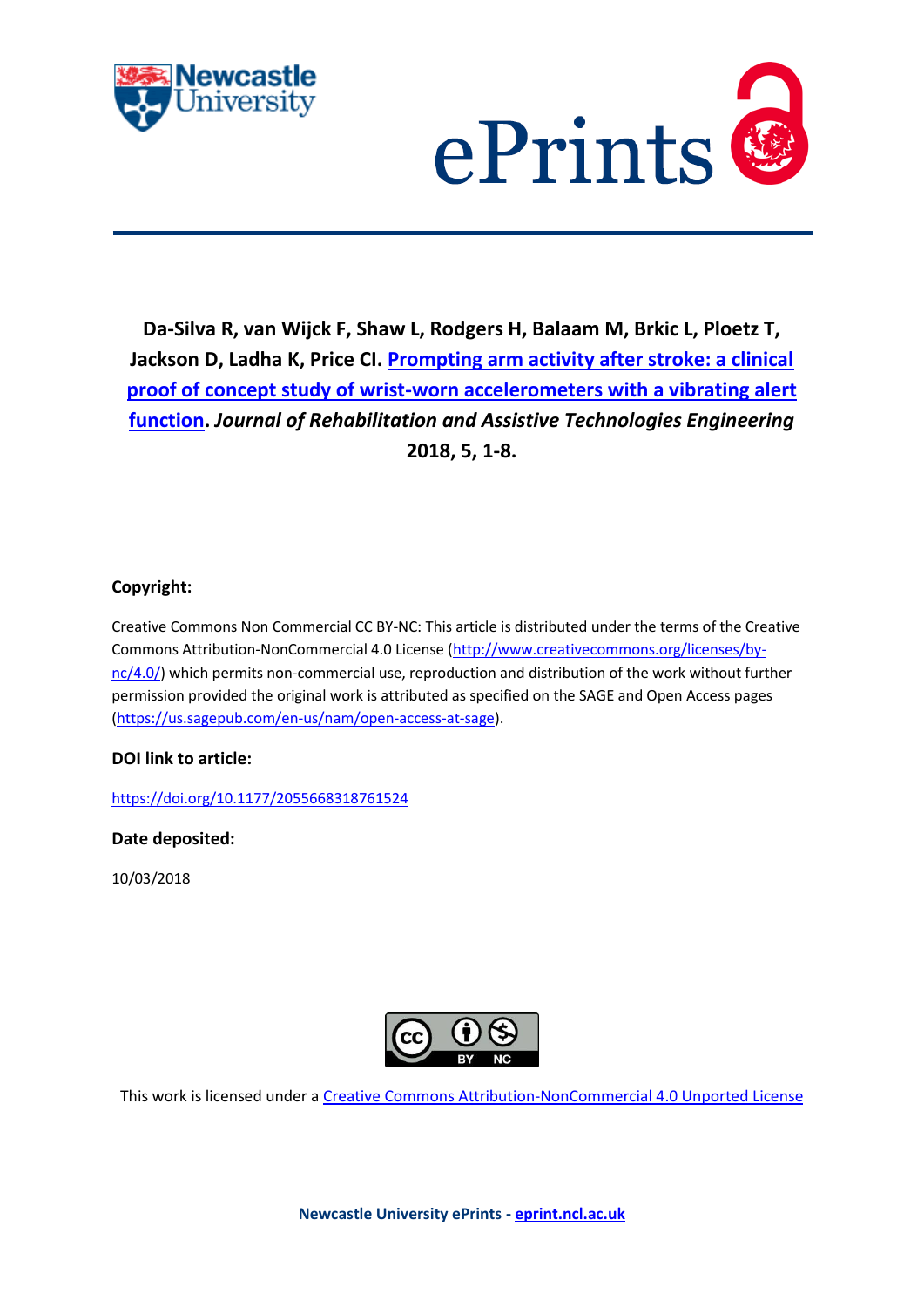Special Collection: Wearable Technologies for Active Living and Rehabilitation

# Prompting arm activity after stroke: A clinical proof of concept study of wrist-worn accelerometers with a vibrating alert function

K A I

**Journal of Rehabilitation and Assistive** Technologies Engineering Volume 5: 1–8 C The Author(s) 2018 Reprints and permissions: [sagepub.co.uk/journalsPermissions.nav](https://uk.sagepub.com/en-gb/journals-permissions) DOI: [10.1177/2055668318761524](https://doi.org/10.1177/2055668318761524) <journals.sagepub.com/home/jrt>

Ruth H Da-Silva<sup>1</sup>, Frederike van Wijck<sup>2</sup>, Lisa Shaw<sup>1</sup>, Helen Rodgers<sup>1</sup>, Madeline Balaam<sup>3</sup>, Lianne Brkic<sup>l</sup>, Thomas Ploetz<sup>3</sup>, Dan Jackson<sup>3</sup>, Karim Ladha<sup>3</sup> and Christopher I Price'

## Abstract

Background: Frequent practice of functional movements after stroke may optimise motor recovery; however, it is challenging for patients to remember to integrate an impaired limb into daily activities. We report the activity responses of stroke patients receiving a vibrating alert delivered by a tri-axial accelerometer wristband to prompt movement of the impaired arm if hourly activity levels fell.

Methods: Adults with upper limb impairment  $\leq$ 28 days post-stroke wore the device for four weeks. Therapists and patients reviewed movement activity data twice weekly to agree ongoing rehabilitation activities and programme the wristband with a personalised prompt threshold (median baseline activity  $+5\%$ , 25% or 50%).

**Results: Seven patients completed the programme (five males; mean**  $\pm$  **standard deviation (age) 64**  $\pm$  **5 years; days post**stroke 13  $\pm$  7; baseline/four-week Action Research Arm Test median (Interquartile range (IQR)) 39 (8, 44)/56 (11, 57)). Wristbands were worn for 89% of programme duration. A total of 1,288 prompts were delivered, with a median of four (IQR 3,7) prompts per patient per day. Mean activity increases following a prompt ranged from 11% to 29%.

Conclusions: Feedback delivered by a programmable accelerometer increased impaired arm activity. Improvements are required in device reliability before conducting a pragmatic clinical trial to examine the impact upon recovery.

### Keywords

Stroke rehabilitation, arm, accelerometry, feedback, activity

Date received: 19 May 2017; accepted: 11 January 2018

## Introduction

Systematic reviews suggest that recovery of arm function post-stroke may be optimised through frequent practice of functionally related movements.<sup>1,2</sup> Optimal therapy dosage is still unclear,<sup>3</sup> but 60 h of practice over six weeks has recently been shown to be beneficial.<sup>4</sup> It is unclear how best to support this level of intensity outside of therapy sessions or to encourage stroke patients to integrate impaired limb movement practice into daily routines. Learned non-use of the affected upper limb is common after stroke, and to prevent or reduce this, regular prompts may be required to remind the stroke survivor to use this limb during their usual daily activities.

Feedback from accelerometers may offer opportunities to encourage impaired arm use outside of formal therapy sessions, but it is challenging to provide 'real-time' feedback, $5$  and so this approach may not result in a behavioural change.<sup>6</sup> The 'CueS' ('Cues for

#### Corresponding author:

Ruth H Da-Silva, Newcastle University, 3-4 Claremont Road, Newcastle upon Tyne NE2 4AE, UK. Email: ruth.da-silva@ncl.ac.uk

 $\circledcirc$   $\bullet$   $\circledcirc$ 

Creative Commons Non Commercial CC BY-NC: This article is distributed under the terms of the Creative Commons Attribution-NonCommercial 4.0 License (http://www.creativecommons.org/licenses/by-nc/4.0/) which permits non-commercial use, reproduction and distribution of the work without further permission provided the original work is attributed as specified on the SAGE and Open Access pages (https://us.sagepub.com/en-us/nam/open-access-at-sage).

<sup>&</sup>lt;sup>1</sup>Institute of Neuroscience, Newcastle University, Newcastle upon Tyne, UK

<sup>&</sup>lt;sup>2</sup>School of Computing Science, Newcastle University, Newcastle upon Tyne, UK

<sup>&</sup>lt;sup>3</sup>School of Health and Life Science, Glasgow Caledonian University, Glasgow, UK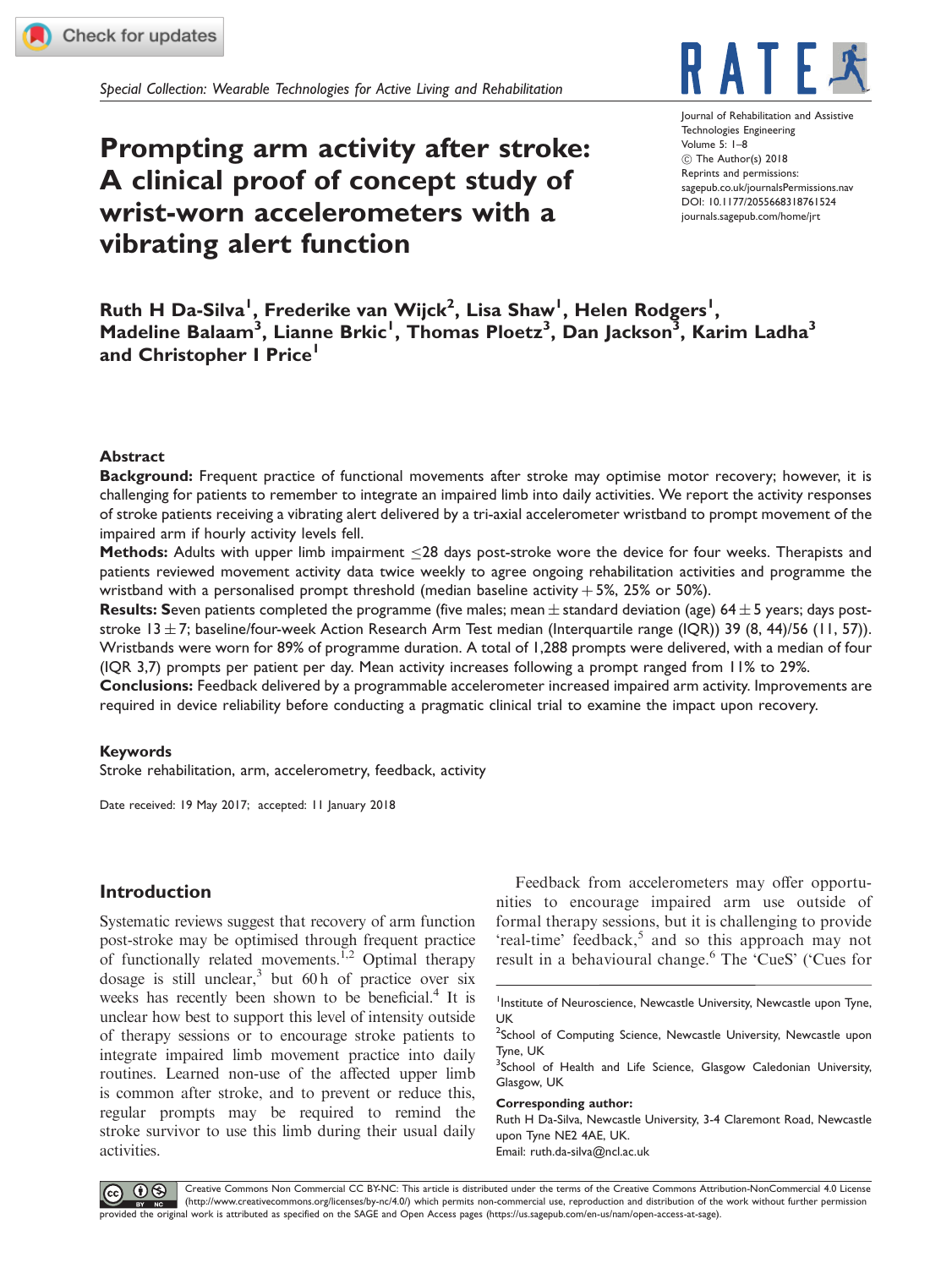Stroke') wristband is a programmable wrist-worn cueing device incorporating a tri-axial accelerometer logging movement at  $100 \text{ Hz}$  and a miniature motor.<sup>6</sup> It monitors arm movement relative to individually pre-set levels of hourly activity. When hourly arm movement falls below a predetermined personalised threshold, the wearer is prompted by a vibrating alert. This could be a useful way to encourage patients to attend to their impaired limb and prompt its use during daily activities, but this concept has not been previously evaluated in a clinical stroke population.

This proof of concept study evaluated the technical feasibility of using the CueS device to collect, download and display activity data whilst integrated into an upper limb stroke therapy programme and describes how patients responded to the prompting mechanism.

## Methods

Participants within four weeks of acute stroke were recruited from two inpatient stroke units in North East England between June 2015 and February 2016. All participants had a new stroke-related upper limb motor deficit but retained enough movement to lift their hand off their lap. Patients were excluded if they had pre-existing upper limb limitations (e.g. frozen shoulder) or could not comply with a structured therapy programme as a result of significant cognitive, communication or visual impairment. The study was approved by the National Health Service Newcastle Central Research Ethics Committee. All participants gave written informed consent, and the study was conducted according to international standards for Good Clinical Practice.

### Intervention

Participants commenced the intervention whilst still an inpatient on the stroke unit. They continued to receive usual clinical care from National Health Service therapists in addition to the twice-weekly review from the study therapist. Participants who were discharged from hospital during the study period were asked to continue the programme at home, and subsequent review sessions took place in the participants' own homes.

Participants wore a CueS wristband on their impaired arm for 12 h (8 a.m.–8 p.m.) every day over the four-week programme. Accelerations detected by the CueS wristband were converted into signal vector magnitude (SVM) that summarises the intensity of activity across three dimensions relative to 'g'  $(9.8 \text{ m/s}^2)$ per minute as a single value.<sup>7</sup> An initial sampling rate of 100 Hz was chosen because of concern about whether it would be possible to detect very low-amplitude upper limb movements which may occur after stroke. To personalise the intervention, the CueS device was worn for the first week without prompts being set. This provided a baseline of the participants' upper limb activity levels against which to set the initial prompt threshold and frequency. The maximum frequency for receiving a prompt was specified by the wearer as every hour, 2 h, 3 h or 4 h according to their ability and motivation. The CueS wristband provided feedback in the form of a short vibration if activity during the selected fixed time interval between prompts did not meet the threshold target. If prompted, participants were instructed to increase impaired limb movements, ideally by performing pre-selected activities from a self-directed repetitive functional task practice programme.<sup>8</sup> The programme had been previously developed to encourage practice of purposeful movements involving the affected arm which could be easily integrated into activities of daily living such as personal care, eating and drinking. This self-directed practice was recorded by the participant on a patient held log sheet and expanded throughout the four-week programme during twice weekly therapy reviews. As well as guiding self-directed practice, this generated a personalised menu of activities for each participant to choose from if prompted by the CueS device.

During subsequent twice weekly review sessions with a therapist, the CueS data were downloaded onto a portable computer interface where each day was represented by a clock face displaying hourly activity levels and prompt frequencies. The upper limb was re-assessed during these reviews and feedback requested from the participant on the number of prompts they had received, whether this amount had been acceptable and how they had responded to the prompt. The therapist and participant then used these data to discuss progress and maintenance of an appropriate balance of activity practise and rest periods. To accommodate changes in motor performance, CueS data accumulated since the previous review defined a new baseline activity pattern and prompt settings were agreed for the next three days. In order to encourage movement in the upper range of ability, prompt thresholds were set at 5%, 25% or 50% above the wearer's median hourly activity level according to individual preference.

As part of the feasibility assessment, we estimated the proportion of time that the CueS device was worn out of the possible maximum hours. If there was a continuous period of 30 min or more during each fixed hourly interval when the device recorded an SVM value of zero, then this hour was labelled as 'device not worn'. Although an SVM > 0 may have been recorded for part of that hour, this definition was chosen to reflect the hourly timing of the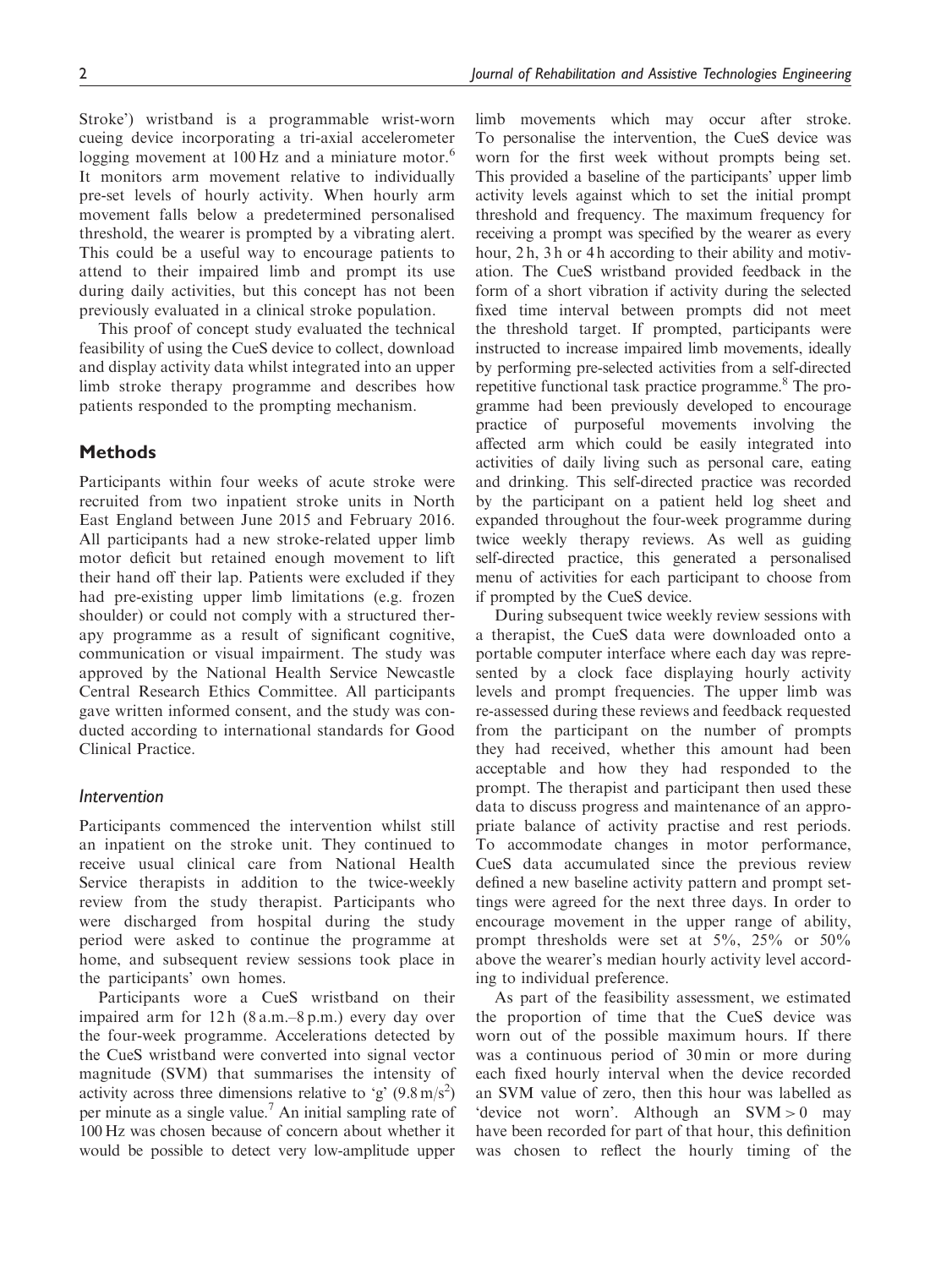prompt mechanism and provide a 'count' of how many whole hours that the CueS device appeared to be in use.

## Outcome measures

Daily log sheets were completed to record the scheduled and prompted therapy programme content selected and practised by patients. This described what activities participants had practiced in order to either avoid a prompt or in response to receiving a prompt.

Data were collected at each therapy review session regarding the acceptability of the number and frequency of prompts received and participant preference for changes to the therapy programme and prompt settings.

Baseline and post-intervention assessments at week 4 included: Action Research Arm  $Test^9$  (ARAT) and the Motricity  $Index<sup>10</sup>$  to measure upper limb motor function/impairment. Discomfort of the paretic arm was measured using a numeric rating scale of pain where a score of 0 indicated no pain up to a score of 10 indicating the worst possible pain. Patient fatigue was measured using a similar scale of 0 to 10 where 0 indicated 'not tired at all' and 10 indicated 'extremely tired'. The tri-axial accelerometer in the CueS device objectively measured impaired upper limb activity levels.

### Statistical analysis

Data were analysed using SPSS software (IBM Corp., Released 2013, IBM SPSS Statistics for Windows, Version 22.0, Armonk, NY).

For each participant, Student's t-test was used to compare the mean SVM over 60 min before a prompt was delivered by the CueS with the mean SVM over 60 min after a prompt was delivered.

## **Results**

A total of 11 patients, mean time post stroke 13 days (standard deviation  $(SD) \pm 9$ ), were enrolled, but one withdrew prior to commencing the intervention for personal reasons and no data were collected. A further three participants' accelerometer data could not be used due to technical failures which reflect that the CueS device and interface were prototypes. Due to a CueS coding error for the first two participants (who were recruited in parallel), there was random deletion of data and no prompts were delivered despite changing the settings at each review. The reason for this only became apparent following a detailed review of their raw data, and the code was corrected. We did not include their data due to uncertainties about how well it reflected the full four-week programme and whether there were unrecognised times when a prompt could have been delivered.

For the last participant, the data interface software was modified with the intention of displaying the activity data in a style that could further facilitate prompt setting decisions. However, it became apparent during its use that the interface was not displaying the most recent activity on the same time axis as the previously downloaded data. Due to the geographical location of the patient relative to the research team, it was not possible to correct this before the end of the fourweek programme. As the prompt setting process was then corrupted, we did not include this patient's data in the results as the impact of prompts would not have reflected the protocol used with the other participants.

Baseline characteristics of the remaining seven participants are shown in Table 1.

Prompting schedules for each participant are detailed in Table 2. With the exception of the first prompt schedule that was set by the research therapist, all settings were determined by the participant based on their experiences and preferences for being prompted.

Participants wore the CueS device for an average of 299 out of a maximum of 336 h (89%). The study group received at total of 1,288 prompts from the wristband, an overall median of 4 (IQR 3,7) per day. Individual median number of prompts ranged from 1 to 11 per day. In the hour following a prompt, there were increases in mean activity levels from 11% to 29% compared to the previous hour, with a mean (SD)

### Table 1. Baseline characteristics.

| Male/female                    | 5/2           |
|--------------------------------|---------------|
| Age(y)                         | $64 \pm 5$    |
| Time since stroke onset (days) | $13 + 9$      |
| Impaired side (right/left)     | 3/4           |
| Infarct/haemorrhage            | 5/2           |
| Clinical stroke sub type       |               |
| Total anterior circulation     | 2             |
| Partial anterior circulation   |               |
| Lacunar                        | $\mathcal{L}$ |
| Posterior circulation          | $\mathcal{L}$ |
| <b>Baseline assessments</b>    |               |
| <b>NIHSS</b>                   | 6(3,12)       |
| ARAT                           | 39 (8,44)     |
| Motricity Index                | $63 + 26$     |
| <b>Fatigue NRS</b>             | 7(5,8)        |
| Pain NRS                       | 4(0,6)        |

Note: Values are presented as mean  $\pm$  SD, median (IQR) or n. ARAT: Action Research Arm Test; NIHSS: National Institutes of Health Scale; NRS: numeric rating scale.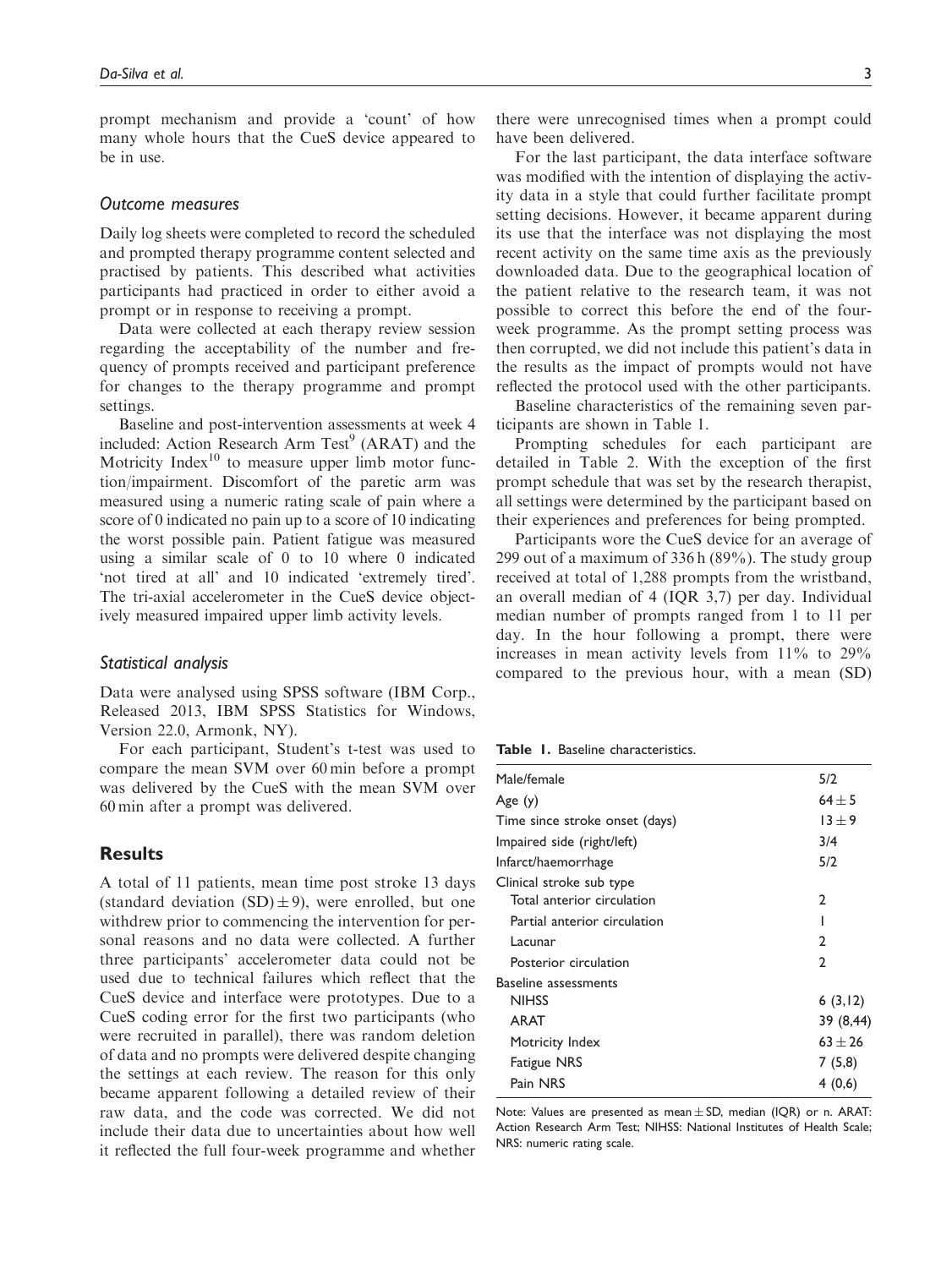| ֡֘<br>֧֧֧֧֧֚֚֚֚֚֚֚֚֚֚֚֚֚֚֚֚֚֚֚֚֚֚֚֚֚֚֚֚֚֚֚֬֡֡֡֡֡֡֓֡֡֡֬֡֡ |
|----------------------------------------------------------|
| ١<br>$\sim$ 100 mm $\approx$ 1.                          |
| Ì<br>ï                                                   |
| i                                                        |
|                                                          |

| pre-prompt (g) post-prompt (g) post-prompt p-value<br>Overall mean Overall mean<br>$(95\%$ CI) Ih<br>$(0.32 - 0.43)$<br>$(0.74 - 1.14)$<br>$(1.14 - 1.60)$<br>$(0.12 - 0.18)$<br>$(1.73 - 2.33)$<br>$(0.45 - 0.59)$<br>$(0.87 - 1.08)$<br>activity<br>0.38<br>0.94<br>0.15<br>0.98<br>2.03<br>0.52<br>on arm activity<br>CueS prompt<br>Prompt Prompt reported Prompt Prompt reported Reported by by CueS (95%CI) I h<br>Influence of<br>$(0.81 - 0.95)$<br>$(0.26 - 0.36)$<br>$(0.59 - 0.98)$<br>$(0.99 - 1.45)$<br>$(0.11 - 0.14)$<br>$(0.36 - 0.48)$<br>$(1.32 - 1.83)$<br>Recorded activity<br>1.58<br>0.88<br>0.78<br>1.22<br>0.13<br>0.42<br>0.31<br>participants device<br>Median number<br>of prompts/day<br>Participant<br>frequency threshold prompts<br>n/a<br>O<br>Prompt setting 5<br>Hard<br>Med.<br>Easy<br>Easy<br>Easy<br>Easy<br>Easy<br>Participant<br>frequency threshold prompts<br>Prompt setting 4<br>Hard<br>Med.<br>Med.<br>Med.<br>Easy<br>Easy<br>Easy<br>Participant<br>reported<br>Participant frequency threshold prompts frequency threshold prompts frequency threshold prompts<br>Prompt Prompt reported Prompt Prompt reported Prompt Prompt<br>Prompt setting 3<br>Med.<br>Easy<br>Easy<br>Easy<br>Easy<br>Easy<br>Easy<br>Participant<br>۰<br>0<br>Prompt setting 2<br>Med.<br>Easy<br>Easy<br>Easy<br>Easy<br>Easy<br>Easy<br>Participant<br>Prompt setting<br>Hard<br>Med.<br>Easy<br>Easy<br>Easy<br>Easy<br>Easy |
|----------------------------------------------------------------------------------------------------------------------------------------------------------------------------------------------------------------------------------------------------------------------------------------------------------------------------------------------------------------------------------------------------------------------------------------------------------------------------------------------------------------------------------------------------------------------------------------------------------------------------------------------------------------------------------------------------------------------------------------------------------------------------------------------------------------------------------------------------------------------------------------------------------------------------------------------------------------------------------------------------------------------------------------------------------------------------------------------------------------------------------------------------------------------------------------------------------------------------------------------------------------------------------------------------------------------------------------------------------------------------------------------------------------------------------------------------------|
|                                                                                                                                                                                                                                                                                                                                                                                                                                                                                                                                                                                                                                                                                                                                                                                                                                                                                                                                                                                                                                                                                                                                                                                                                                                                                                                                                                                                                                                          |
|                                                                                                                                                                                                                                                                                                                                                                                                                                                                                                                                                                                                                                                                                                                                                                                                                                                                                                                                                                                                                                                                                                                                                                                                                                                                                                                                                                                                                                                          |
|                                                                                                                                                                                                                                                                                                                                                                                                                                                                                                                                                                                                                                                                                                                                                                                                                                                                                                                                                                                                                                                                                                                                                                                                                                                                                                                                                                                                                                                          |
|                                                                                                                                                                                                                                                                                                                                                                                                                                                                                                                                                                                                                                                                                                                                                                                                                                                                                                                                                                                                                                                                                                                                                                                                                                                                                                                                                                                                                                                          |
|                                                                                                                                                                                                                                                                                                                                                                                                                                                                                                                                                                                                                                                                                                                                                                                                                                                                                                                                                                                                                                                                                                                                                                                                                                                                                                                                                                                                                                                          |
|                                                                                                                                                                                                                                                                                                                                                                                                                                                                                                                                                                                                                                                                                                                                                                                                                                                                                                                                                                                                                                                                                                                                                                                                                                                                                                                                                                                                                                                          |
|                                                                                                                                                                                                                                                                                                                                                                                                                                                                                                                                                                                                                                                                                                                                                                                                                                                                                                                                                                                                                                                                                                                                                                                                                                                                                                                                                                                                                                                          |
|                                                                                                                                                                                                                                                                                                                                                                                                                                                                                                                                                                                                                                                                                                                                                                                                                                                                                                                                                                                                                                                                                                                                                                                                                                                                                                                                                                                                                                                          |
|                                                                                                                                                                                                                                                                                                                                                                                                                                                                                                                                                                                                                                                                                                                                                                                                                                                                                                                                                                                                                                                                                                                                                                                                                                                                                                                                                                                                                                                          |
|                                                                                                                                                                                                                                                                                                                                                                                                                                                                                                                                                                                                                                                                                                                                                                                                                                                                                                                                                                                                                                                                                                                                                                                                                                                                                                                                                                                                                                                          |
|                                                                                                                                                                                                                                                                                                                                                                                                                                                                                                                                                                                                                                                                                                                                                                                                                                                                                                                                                                                                                                                                                                                                                                                                                                                                                                                                                                                                                                                          |
|                                                                                                                                                                                                                                                                                                                                                                                                                                                                                                                                                                                                                                                                                                                                                                                                                                                                                                                                                                                                                                                                                                                                                                                                                                                                                                                                                                                                                                                          |
|                                                                                                                                                                                                                                                                                                                                                                                                                                                                                                                                                                                                                                                                                                                                                                                                                                                                                                                                                                                                                                                                                                                                                                                                                                                                                                                                                                                                                                                          |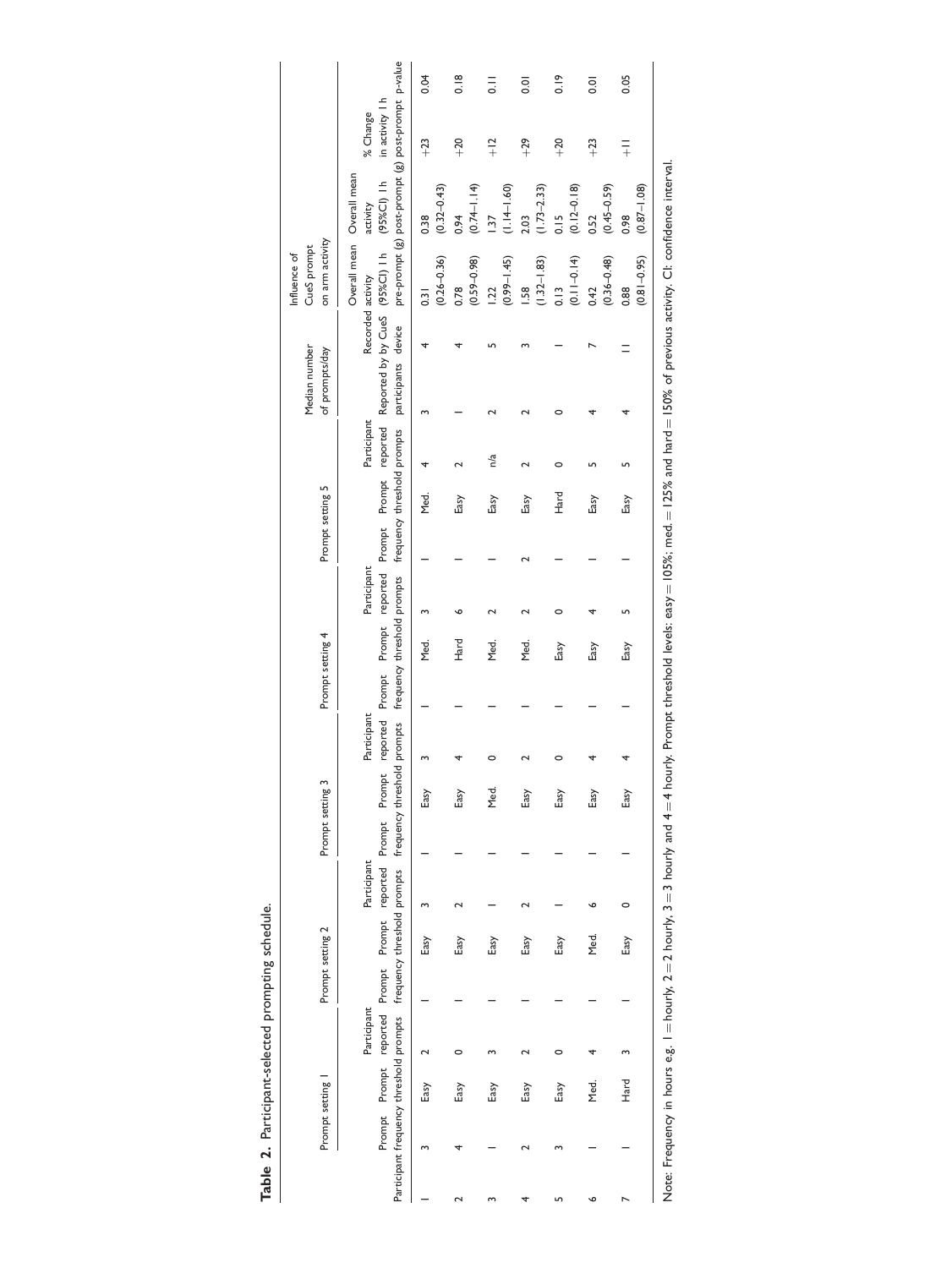SVM increase across all recorded prompts of 0.15 g (0.03) or 19.8% (4.3%) ( $p = 0.03$ ). Figure 3 represents the average activity per minute of the affected limb across all participants in the hour before and after delivery of a prompt. The increase appears greatest in the second half of the hour afterwards, increasing from 0.0111 in the half hour before the prompt to 0.0125 in the half hour directly afterwards, and then further increasing to 0.0139 at between 31 and 60 min. This could suggest a change in behaviour to avoid a further



Figure 1. CueS wristband. source: Axivity Wrist Band Data Sheet.

prompt rather than simply an immediate response to the device.

When agreeing prompt settings at therapy review sessions, participants mostly chose 1 hourly minimum intervals (96% reviews) rather than 2, 3 or 4 hourly. There was also a clear preference for the target threshold to be set at the lowest setting i.e. 5% above the previous median baseline activity (75% reviews). Participants were noted to report less prompts than the actual number delivered by the CueS device.

Table 3 shows individual participant clinical outcomes. There was no notable increase in pain or fatigue and no adverse events reported. The median increase in ARAT scores was 13 (IQR 3, 18).

## **Discussion**

Remembering to frequently perform exercises and integrate the impaired limb into daily activities after stroke is challenging, particularly for patients with perceptual difficulties who unintentionally fail to use their affected arm.11 This study supports the possibility of using a wristworn programmable accelerometer with personalised intermittent feedback to prompt upper limb activity throughout the day since participants wore the device for 89% of the four-week programme, responded to



Figure 2. CueS computer interface. (A) Shaded area represents movement activity, (B) dots illustrate when a prompt was delivered, (C) point of line indicates activity threshold for that hour, (D) history of last three days data with option to scroll back to view earlier data and (E) options to set the CueS prompting schedule (start time; end time; maximum prompt frequency; prompt threshold).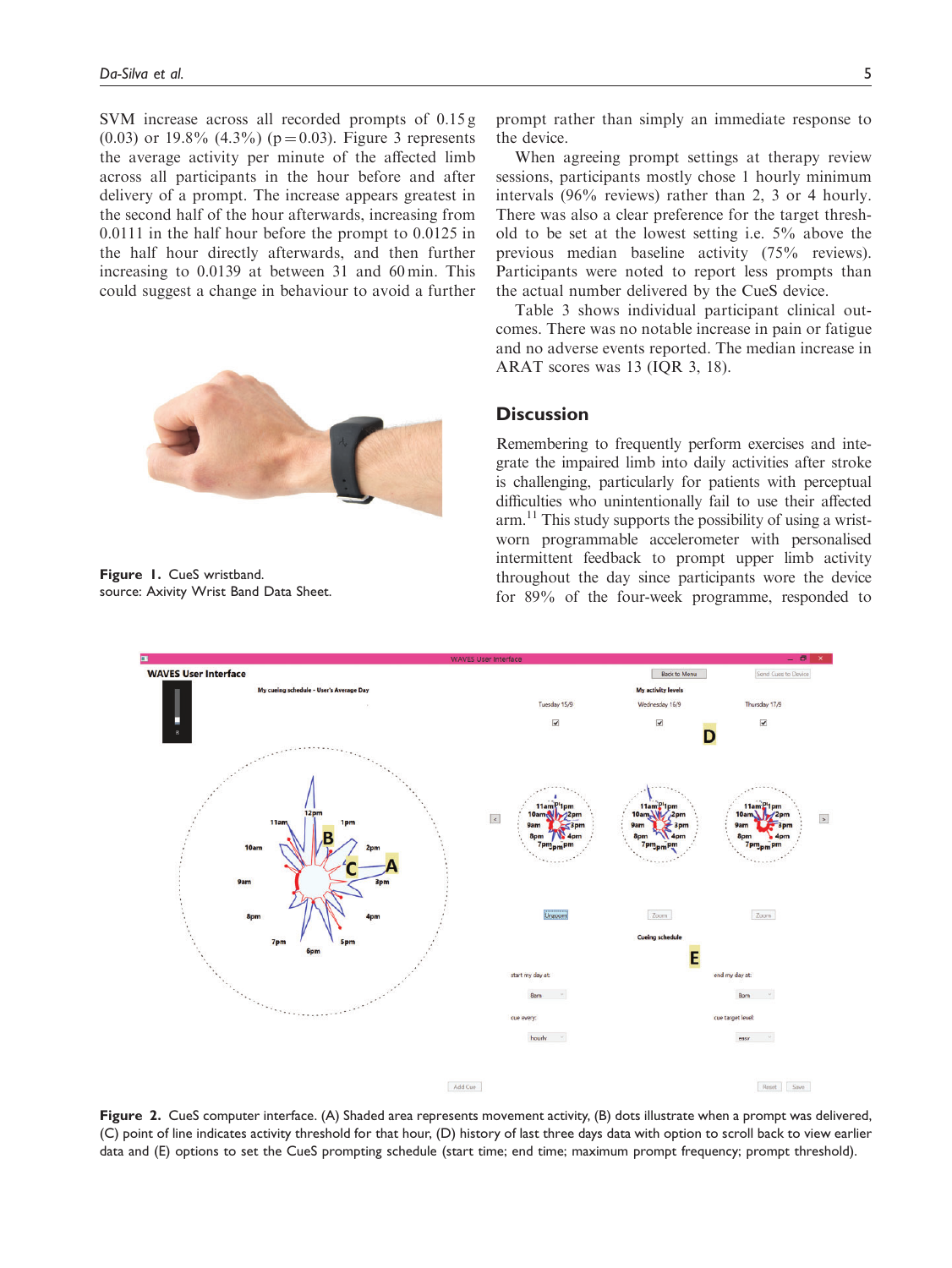

Figure 3. Distribution of SVM in minutes before and after prompt. Vertical solid lines represent 30-min time intervals. Dashed horizontal lines reflect the mean SVM/minute for each time interval as follows: (A) mean SVM/min -60 to -30 min before a prompt = 0.0109, (B) mean SVM/min -30 to -1 min before a prompt = 0.0111, (C) mean SVM/min +1 to +30 min after a prompt = 0.0125 and (D) mean SVM/min + 31 to + 60 min after a prompt = 0.0109. Note that data  $\pm$  1 min of a prompt were not included in the analysis to avoid possible SVM contamination by the CueS motor vibration. SVM: signal vector magnitude.

| Participant    | Clinical<br>stroke<br>classification | Dominant<br>hand<br>affected? | <b>ARAT</b><br>baseline | ARAT<br>four<br>weeks | Motricity<br>arm score<br>baseline | Motricity<br>arm score<br>four weeks | Pain NRS<br>baseline | Pain NRS<br>four weeks | Fatigue<br><b>NRS</b><br>baseline | <b>Fatigue NRS</b><br>four weeks |
|----------------|--------------------------------------|-------------------------------|-------------------------|-----------------------|------------------------------------|--------------------------------------|----------------------|------------------------|-----------------------------------|----------------------------------|
|                | <b>TACS</b>                          |                               |                         | 4                     | $\overline{10}$                    | 29                                   |                      | 4                      | 6                                 |                                  |
| $\overline{2}$ | <b>PACS</b>                          | $\check{ }$                   | 45                      | 55                    | 62                                 | 71                                   | 0                    | 0                      | 8                                 | 6                                |
| 3              | <b>TACS</b>                          | N                             | 44                      | 57                    | 77                                 | 92                                   |                      | 0                      |                                   | 6                                |
| 4              | <b>POCS</b>                          | N                             | 40                      | 57                    | 78                                 | 77                                   | 6                    |                        | 8                                 |                                  |
| 5              | <b>POCS</b>                          | N                             | 8                       | $\mathbf{L}$          | 56                                 | 70                                   | 0                    | 0                      |                                   | 6                                |
| 6              | <b>LACS</b>                          | N                             | 26                      | 56                    | 62                                 | 92                                   | 6                    | 0                      | 8                                 |                                  |
| 7              | LACS                                 | N                             | 39                      | 57                    | 93                                 | 92                                   |                      | 4                      |                                   | 6                                |

Note: ARAT: Action Research Arm Test; TACS: total anterior circulatory stroke; PACS: partial anterior circulatory stroke; POCS: posterior circulatory stroke; LACS: lacunar syndrome; NRS: numerical rating scale.

vibrating prompts and reported no related adverse events. Although the clinical implications are still unclear, the study indicated a statistically significant increase in upper limb activity during the hour after a prompt was delivered, thereby supporting the concept that constant monitoring and real-time feedback may positively influence independently initiated practice of functional activity. A person's intrinsic awareness of their movements can be compromised after a stroke necessitating the use of external feedback to support this loss.<sup>12</sup> The indication in the CueS data that patients chose to delay their response to the prompt may suggest that they were starting to re-develop their own intrinsic awareness of their stroke arm which hopefully would reduce the need to continue to rely on the CueS prompt in the long term. Participants also engaged with the opportunity to adjust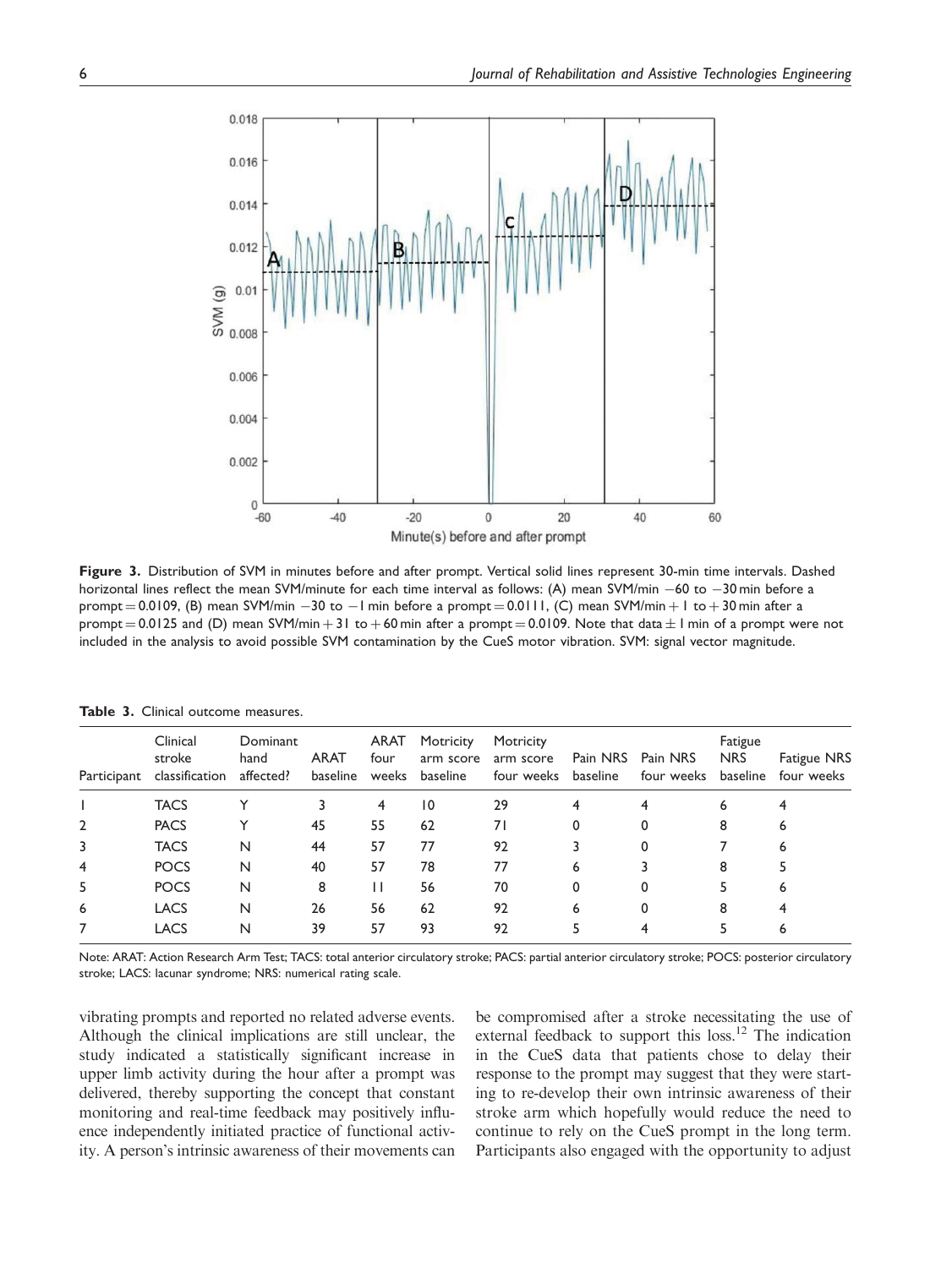prompt settings according to their own preferences. For example, a participant with minimum movement of their affected upper limb and a sensory inattention requested frequent prompts at a medium setting knowing that this would ensure they received regular prompts to use their arm. Participants with a moderate to high level of arm function tended to opt for a low prompt threshold and described trying to avoid the hourly prompts by increasing use of the arm in activities. Patients and therapists are keen to embrace technology to support rehabilita- $\mu$ <sup>13</sup> and wrist-worn monitoring with incremental prompting could offer a personalised, portable and affordable solution to optimise therapy practice in community settings.

Previous trial evidence supports selective use of constraint induced movement therapy (CIMT) to encourage high intensities of upper limb practice after stroke, but this has not been widely adopted due to the prohibitive costs of the associated therapy time and the high demands placed upon patients.<sup>11,14</sup> In much the same way that the constraint component of CIMT 'forces' use of the affected arm after stroke, the CueS wristband draws the patients' attention to their impaired upper limb. This may be a more acceptable and affordable approach, as it enables participants to carry out natural bi-manual upper limb activities without the restrictions of wearing a constraint sling or mitt. People with a broader range of upper limb motor impairments than featured in CIMT studies may benefit from live accelerometer feedback and our cohort included patients with severe weakness as well as unilateral ataxia.

It is important to acknowledge that the CueS wristband is also sensitive to general activity, such as arm swing whilst walking, and so the accelerometer data must be interpreted cautiously.<sup>12</sup> Previous studies have found that data from wrist-worn accelerometers correlate well with longitudinal arm function changes, $5$ and the consistent nature of daily activity routines amongst community dwelling stroke patients helps to highlight data variability resulting from arm movement patterns in the context of a structured therapy programme.15,16 The CueS computer interface displays the accelerometer data as a 12-h clock, so that therapists can confirm with participants that a specific activity pattern represents changes in arm movement based upon their reported activities at the time e.g. making lunch, grocery shopping and so on. However, further research in the community is required to determine the upper and lower limb response to the vibration prompt.

It is important to acknowledge that this was an unblinded observational study on a small number of volunteers. As participants were within four weeks of stroke onset, it is not surprising that arm power and function improved, and this cannot be ascribed to the intervention. A pragmatic trial would be required to determine the medium- and long-term impact of the CueS wristband compared to a therapy programme without prompts and data feedback, including patients with a range of motor impairments both early and late following disabling stroke. The devices used in this proof of concept study were prototypes, with three failures due to software errors, so there would first need to be improvements in reliability and quality assurance.

## Conclusion

Participants in a four-week self-directed therapy programme with twice weekly therapist review showed an increase in upper limb activity following prompts by the CueS wristband, which were triggered when arm activity level fell below pre-set thresholds. Participants favoured an hourly prompt with prompt thresholds set at 5% above the median baseline activity level. After improvements in device reliability, this approach requires further evaluation to determine the impact upon functional recovery.

## Declaration of conflicting interests

The author(s) declared no potential conflicts of interest with respect to the research, authorship, and/or publication of this article.

## Funding

The author(s) disclosed receipt of the following financial support for the research, authorship, and/or publication of this article: This research project is funded by The Stroke Association (Ref: TSA 2014/01).

#### Guarantor

CP.

#### Contributorship

CP, RDS, LS, HR, FvW, LB, TP and MB conceived the study and were involved in protocol development. CP and RDS were involved in gaining ethical approval, patient recruitment and data analysis. CP, RDS, DJ, TP, KL and MB were involved in design and development of the patient–computer interface and prompting mechanism. RDS wrote the first draft of the manuscript. All authors reviewed and edited the manuscript and approved the final version of the manuscript.

#### Acknowledgements

None

#### **References**

1. French B, Thomas LH, Coupe J, et al. Repetitive task training for improving functional ability after stroke. Cochrane Database Syst Rev 2016; 11: CD006073.